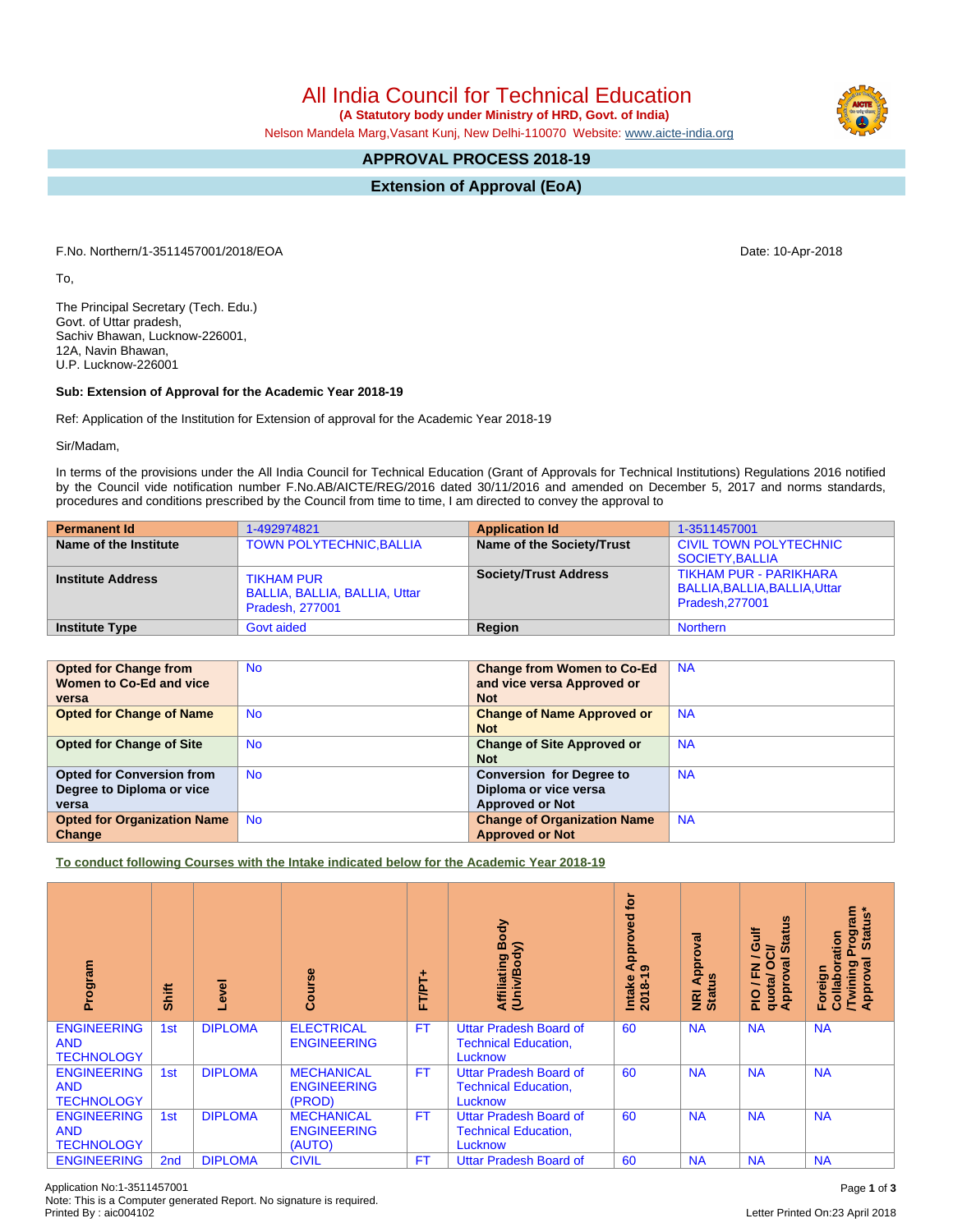| <b>AND</b><br><b>TECHNOLOGY</b>                       |                 |                | <b>ENGINEERING (2)</b><br>SHIFT)                                                                  |           | <b>Technical Education,</b><br>Lucknow                                  |    |           |           |           |
|-------------------------------------------------------|-----------------|----------------|---------------------------------------------------------------------------------------------------|-----------|-------------------------------------------------------------------------|----|-----------|-----------|-----------|
| <b>ENGINEERING</b><br><b>AND</b><br><b>TECHNOLOGY</b> | 2 <sub>nd</sub> | <b>DIPLOMA</b> | <b>ELECTRICAL</b><br><b>ENGINEERING</b>                                                           | <b>FT</b> | <b>Uttar Pradesh Board of</b><br><b>Technical Education,</b><br>Lucknow | 60 | <b>NA</b> | <b>NA</b> | <b>NA</b> |
| <b>ENGINEERING</b><br><b>AND</b><br><b>TECHNOLOGY</b> | 2 <sub>nd</sub> | <b>DIPLOMA</b> | <b>MECHANICAL</b><br><b>ENGINEERING</b><br>(PROD)                                                 | <b>FT</b> | <b>Uttar Pradesh Board of</b><br><b>Technical Education,</b><br>Lucknow | 60 | <b>NA</b> | <b>NA</b> | <b>NA</b> |
| <b>ENGINEERING</b><br><b>AND</b><br><b>TECHNOLOGY</b> | 2 <sub>nd</sub> | <b>DIPLOMA</b> | <b>MECHANICAL</b><br><b>ENGINEERING</b><br>(AUTO)                                                 | <b>FT</b> | <b>Uttar Pradesh Board of</b><br><b>Technical Education,</b><br>Lucknow | 60 | <b>NA</b> | <b>NA</b> | <b>NA</b> |
| <b>MANAGEMEN</b>                                      | 1st             | <b>DIPLOMA</b> | <b>MODERN OFFICE</b><br><b>MANAGEMENT</b><br><b>AND</b><br><b>SECRETARIAL</b><br><b>PRACTICES</b> | <b>FT</b> | <b>Uttar Pradesh Board of</b><br><b>Technical Education,</b><br>Lucknow | 60 | <b>NA</b> | <b>NA</b> | <b>NA</b> |
| <b>ENGINEERING</b><br><b>AND</b><br><b>TECHNOLOGY</b> | 1st             | <b>DIPLOMA</b> | <b>CIVIL</b><br><b>ENGINEERING</b>                                                                | <b>FT</b> | <b>Uttar Pradesh Board of</b><br><b>Technical Education,</b><br>Lucknow | 60 | <b>NA</b> | <b>NA</b> | <b>NA</b> |

+FT –Full Time,PT-Part Time

# Punitive Action against the Institute

| <b>Deficiencies Noted based on Self Disclosure</b>                         |                   |  |  |  |  |
|----------------------------------------------------------------------------|-------------------|--|--|--|--|
| <b>Particulars</b>                                                         | <b>Deficiency</b> |  |  |  |  |
| <b>Other Facilities Deficiency</b>                                         |                   |  |  |  |  |
| Standalone Language Laboratory                                             | Yes               |  |  |  |  |
| Sewage Disposal System                                                     | Yes               |  |  |  |  |
| Compliance of the National Academic Depository(NAD) as per MHRD Directives | Yes               |  |  |  |  |
| Implementing Food Safety and Standard Act, 2006 in the Institution         | Yes               |  |  |  |  |
| Provision to watch MOOCS Courses through Swayam                            | Yes               |  |  |  |  |
| Applied membership-National Digital Library                                | Yes               |  |  |  |  |
| <b>Administrative Area Deficiency</b>                                      |                   |  |  |  |  |
| Principal / Director Office                                                | Yes               |  |  |  |  |
| Office All Inclusive                                                       | Yes               |  |  |  |  |
| Department Offices/Cabin for Head of Dept                                  | Yes               |  |  |  |  |
| Security                                                                   | Yes               |  |  |  |  |
| Housekeeping                                                               | Yes               |  |  |  |  |
| Exam Control Office                                                        | Yes               |  |  |  |  |
| <b>Training Placement Office</b>                                           | Yes               |  |  |  |  |
| <b>Amenities Area Deficiency</b>                                           |                   |  |  |  |  |
| Boys Common Room                                                           | Yes               |  |  |  |  |
| Girls Common Room                                                          | Yes               |  |  |  |  |
| Cafeteria                                                                  | Yes               |  |  |  |  |
| First aid cum Sick Room                                                    | Yes               |  |  |  |  |
| <b>Faculty Deficiency</b>                                                  | Yes               |  |  |  |  |
| <b>Computational Facilities</b>                                            |                   |  |  |  |  |
| <b>Legal Application S/W</b>                                               | Yes               |  |  |  |  |
| Legal System S/W                                                           | Yes               |  |  |  |  |
| PCs to Student ratio                                                       | Yes               |  |  |  |  |
| Legal Application S/W-Applied Intake                                       | Yes               |  |  |  |  |
| Legal System S/W-Applied Intake                                            | Yes               |  |  |  |  |
| PCs to Student ratio-Applied Intake                                        | Yes               |  |  |  |  |
| <b>Library Facilities</b>                                                  |                   |  |  |  |  |
| Volumes                                                                    | Yes               |  |  |  |  |
| <b>Titles</b>                                                              | Yes               |  |  |  |  |
| Library Management Software                                                | Yes               |  |  |  |  |
| <b>Reading Room Capacity</b>                                               | Yes               |  |  |  |  |
| MultiMediaPC                                                               | Yes               |  |  |  |  |
| <b>Instructional Area Common Facilities</b>                                |                   |  |  |  |  |
| Library & Reading Room<br>Yes                                              |                   |  |  |  |  |
| Language Laboratory                                                        | Yes               |  |  |  |  |